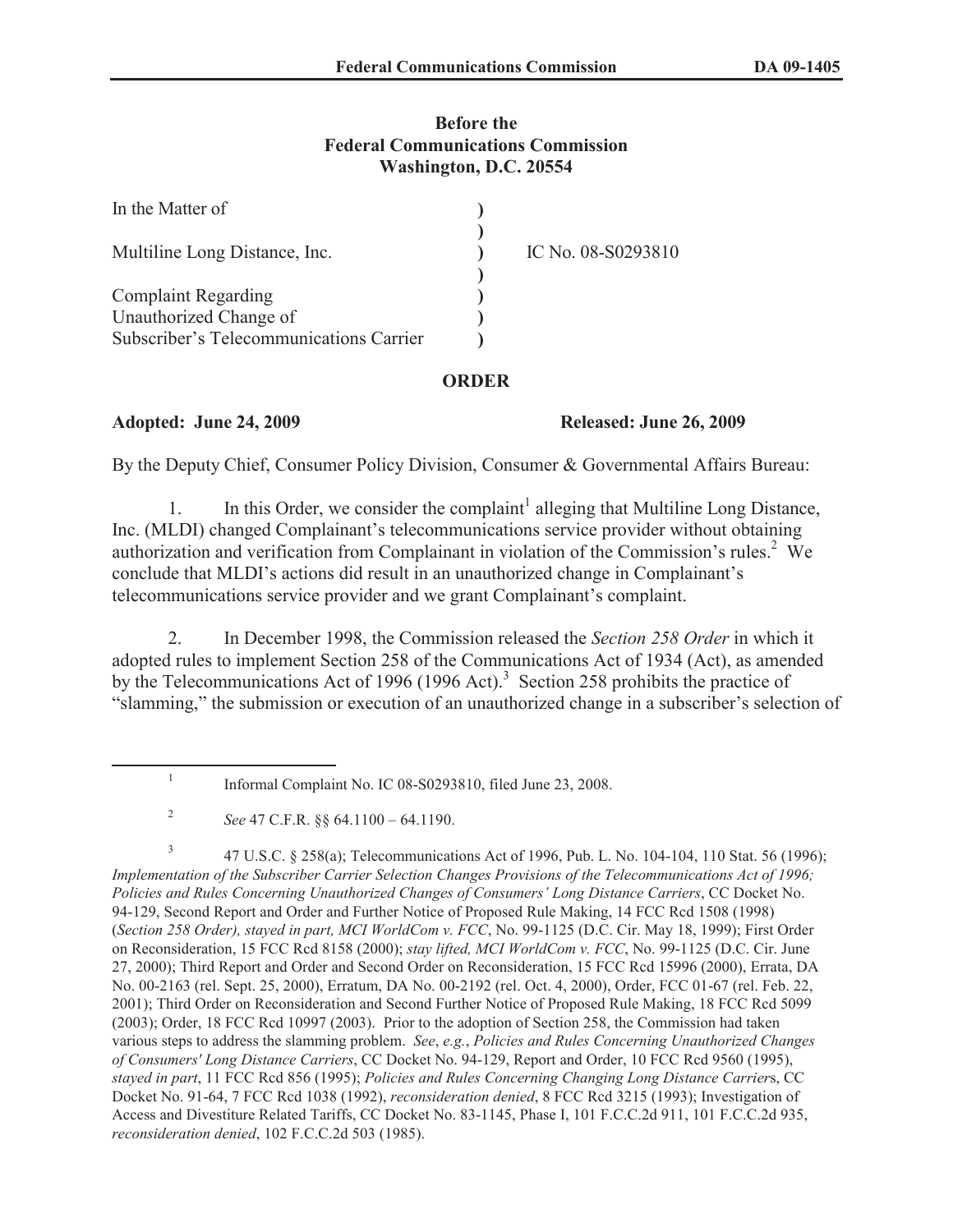a provider of telephone exchange service or telephone toll service.<sup>4</sup> In the *Section 258 Order*, the Commission adopted aggressive new rules designed to take the profit out of slamming, broadened the scope of the slamming rules to encompass all carriers, and modified its existing requirements for the authorization and verification of preferred carrier changes. The rules require, among other things, that a carrier receive individual subscriber consent before a carrier change may occur.<sup>5</sup> Pursuant to Section 258, carriers are absolutely barred from changing a customer's preferred local or long distance carrier without first complying with one of the Commission's verification procedures.<sup>6</sup> Specifically, a carrier must: (1) obtain the subscriber's written or electronically signed authorization in a format that meets the requirements of Section 64.1130; (2) obtain confirmation from the subscriber via a toll-free number provided exclusively for the purpose of confirming orders electronically; or (3) utilize an independent third party to verify the subscriber's order.<sup>7</sup>

3. The Commission also has adopted liability rules. These rules require the carrier to absolve the subscriber where the subscriber has not paid his or her bill. In that context, if the subscriber has not already paid charges to the unauthorized carrier, the subscriber is absolved of liability for charges imposed by the unauthorized carrier for service provided during the first 30 days after the unauthorized change.<sup>8</sup> Where the subscriber has paid charges to the unauthorized carrier, the Commission's rules require that the unauthorized carrier pay 150% of those charges to the authorized carrier, and the authorized carrier shall refund or credit to the subscriber 50% of all charges paid by the subscriber to the unauthorized carrier.<sup>9</sup> Carriers should note that our actions in this order do not preclude the Commission from taking additional action, if warranted, pursuant to Section 503 of the Act.<sup>10</sup>

4. We received Complainant's complaint on June 23, 2008, alleging that Complainant's telecommunications service provider had been changed to MLDI without Complainant's authorization. Pursuant to Sections 1.719 and  $64.1150$  of our rules,<sup>11</sup> we notified

4 47 U.S.C. § 258(a).

5 *See* 47 C.F.R. § 64.1120.

7 *See* 47 C.F.R. § 64.1120(c). Section 64.1130 details the requirements for letter of agency form and content for written or electronically signed authorizations. 47 C.F.R. § 64.1130.

8 *See* 47 C.F.R. §§ 64.1140, 64.1160. Any charges imposed by the unauthorized carrier on the subscriber for service provided after this 30-day period shall be paid by the subscriber to the authorized carrier at the rates the subscriber was paying to the authorized carrier at the time of the unauthorized change. *Id.*

9 *See* 47 C.F.R. §§ 64.1140, 64.1170.

<sup>10</sup> *See* 47 U.S.C. § 503.

<sup>11</sup> 47 C.F.R. § 1.719 (Commission procedure for informal complaints filed pursuant to Section 258 of the Act); 47 C.F.R. § 64.1150 (procedures for resolution of unauthorized changes in preferred carrier).

<sup>6</sup> 47 U.S.C. § 258(a).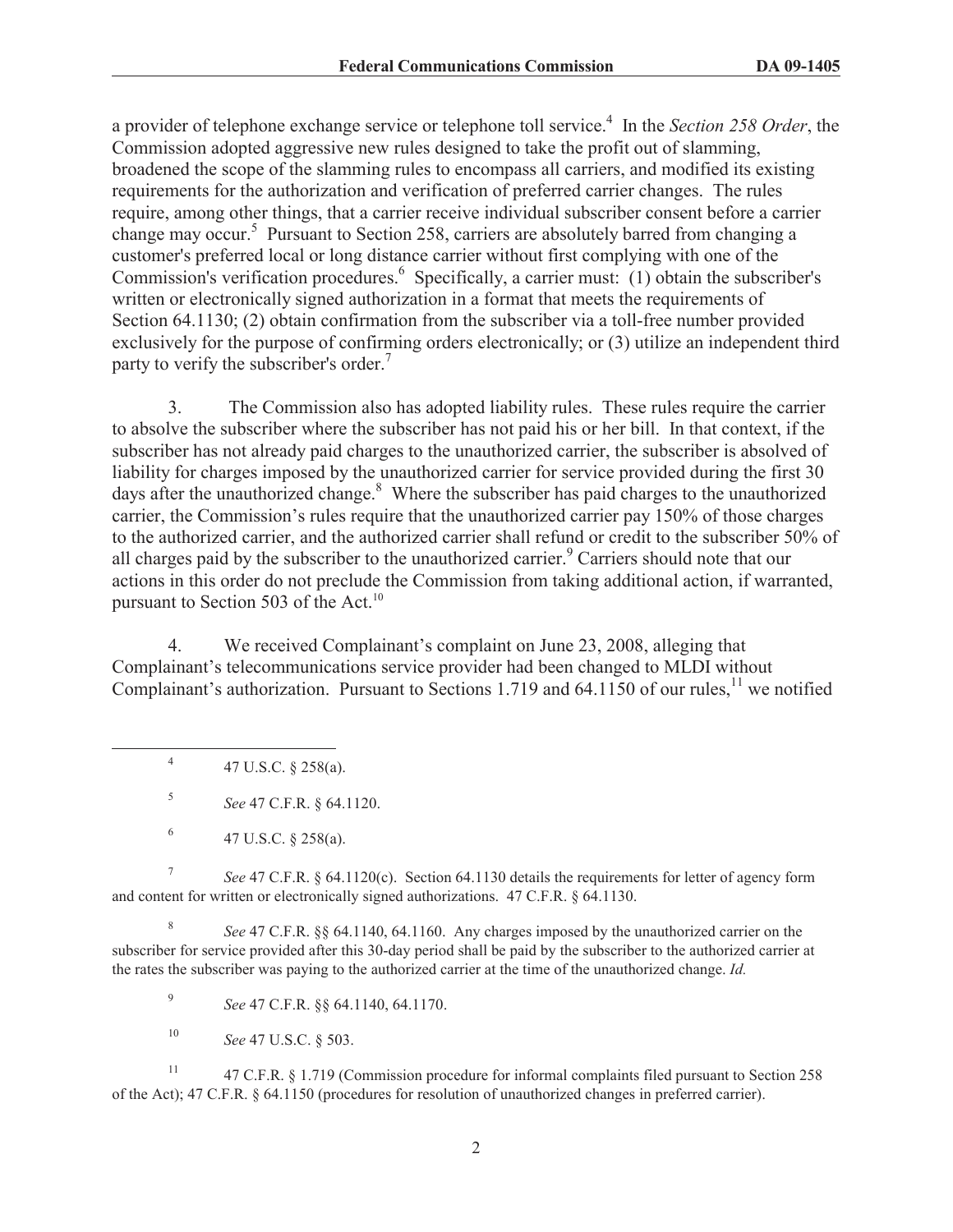MLDI of the complaint and MLDI responded on January  $6, 2009$ <sup>12</sup> MLDI states that authorization was received through third party verification (TPV). We have reviewed the TPV submitted by MLDI with its response. Section 258(a) of the Communications Act of 1934 (Act), as amended by the Telecommunications Act of  $1996<sup>13</sup>$  provides that, "no telecommunications carrier shall submit or execute a change in subscriber's selection of a provider of telephone exchange service or telephone toll service *except in accordance with such verification*  procedures as the Commission shall prescribe.<sup>14</sup> Section 64.1120(c)(3)(iii) of the Commission's rules specifically requires that all third party verifiers "elicit, at a minimum the identity of the subscriber, [and] confirmation that the person on the call is authorized to make the *carrier change*…."<sup>15</sup> MLDI did not satisfy this procedural requirement when its verifier asked whether the person on the call was "authorized by the telephone account owner to make changes to and/or incur charges on this telephone account."<sup>16</sup> A "yes" response by the person on the call does not provide clear and convincing evidence confirming that such person was "authorized to make the carrier change" because the person on the call could have been confirming authorization only for incurring charges. The possibility of the person on the call only confirming authorization to incur charges would not meet the specific procedural requirement that the third party verifier "confirm that the person on the call is authorized to make the carrier change."<sup>17</sup> Accordingly, we grant Complainant's complaint. We find that MLDI has failed to produce clear and convincing evidence of a valid authorized carrier change by the Complainant.<sup>18</sup> Therefore, we find that MLDI's actions resulted in an unauthorized change in Complainant's telecommunications service provider and we discuss MLDI's liability below.<sup>19</sup>

5. MLDI must remove all charges incurred for service provided to Complainant for the first thirty days after the alleged unauthorized change in accordance with the Commission's

<sup>15</sup> 47 C.F.R. § 64.1120(c)(3)(iii).

<sup>16</sup> *See Reduced Rate Long Distance, LLC,* 24 FCC Rcd 2496 (2009). In that Order on Reconsideration, CGB upheld a Division order which stated that a TPV which confirmed that the person on the call was authorized to make changes "and/or" incur charges did not satisfy the Commission's explicit procedural requirement that the verification elicit a confirmation that the person on the call is authorized to make the carrier change.

<sup>18</sup> *See* 47 C.F.R. § 64.1150(d).

<sup>19</sup> If Complainant is unsatisfied with the resolution of this complaint, Complainant may file a formal complaint with the Commission pursuant to Section 1.721 of the Commission's rules, 47 C.F.R. § 1.721. Such filing will be deemed to relate back to the filing date of Complainant's informal complaint so long as the formal complaint is filed within 45 days from the date of this order is mailed or delivered electronically to Complainant. *See* 47 C.F.R. § 1.719.

<sup>&</sup>lt;sup>12</sup> MLDI's Response to Informal Complaint No. IC 08-S0293810, received January 6, 2009.

<sup>13</sup> 47 U.S.C. § 258(a); Telecommunications Act of 1996, Pub. L. No. 104-104, 110 Stat. 56 (1996).

<sup>14</sup> *See* 47 U.S.C. § 258(a).

<sup>17</sup> *See id.*